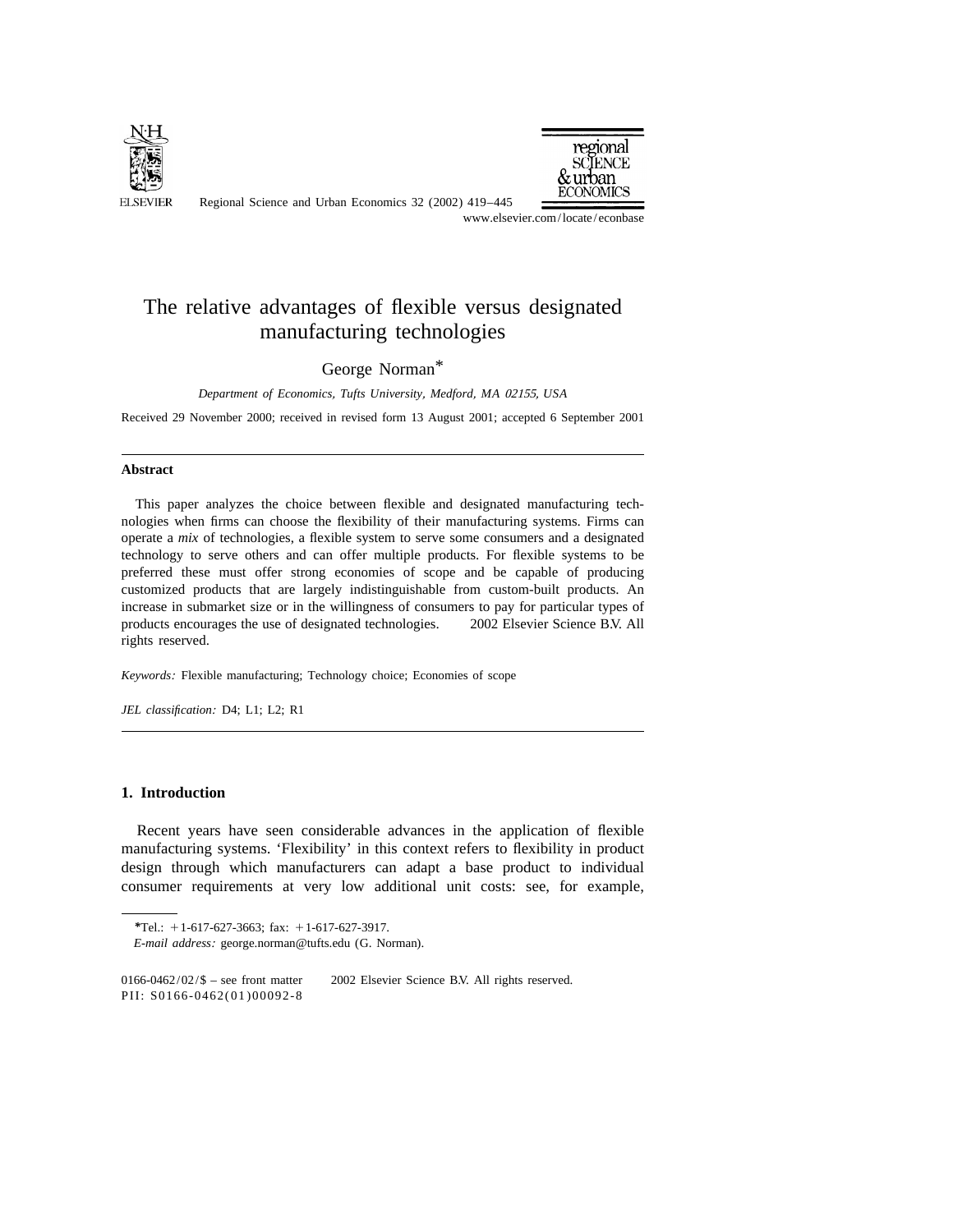Milgrom and Roberts (1990), Mansfield (1993). Specifically, a flexible manufacturing system is defined as:

a production unit capable of producing a range of discrete products with a minimum of manual intervention (US Office of Technology Assessment, 1984, p. 60).

Flexible systems are employed in the manufacture of an increasingly wide range of goods, from ceramic tiles to Levi jeans and custom shoes to data-warehousing. It is now being suggested that such flexibility will find a natural outlet as e-commerce continues to expand. For example, the *New York Times* recently stated:

What this means in practice is that rather than displaying the same set of pages to every visitor, a Web site would present different information to each customer based on the person's data profile. (*New York Times*, 'Internet Companies Learn how to Personalize Services', August 28, 2000).

With the advent of flexible manufacturing systems, technology choice becomes an important strategic issue. The adoption of flexible manufacturing confers advantages that are primarily based upon economies of scope but imposes penalties with respect to the additional set-up costs that are necessary to establish such flexible systems: see, for example, Chang (1993), Röller and Tombak (1990, 1993), Norman and Thisse (1999). The existing literature that attempts to address these strategic issues is limited in several respects. In particular, two important questions are not considered.

Given that a firm adopts a flexible manufacturing system

(i) How does it choose the range of products it should offer?

(ii) Will a firm wish to operate a mix of flexible and designated technologies?

Question (i) is related to much of the recent literature on product variety in horizontally differentiated industries and leads to another important question:

(iii) With endogenous technology choice will we see product agglomeration as, for example, is discussed in Hamilton et al. (1989) and Anderson and Neven (1990)?

This paper attempts to shed some light on these questions. Strategic choice of technology is analyzed using an address model that is familiar from the literature on horizontal product differentiation. Applications of this approach to flexible manufacturing have been developed by Eaton and Schmitt (1994) and Norman and Thisse (1999). They build on the seminal ideas of Hotelling (1929) that recognize the direct analogy that can be drawn between spatial models and models of product differentiation. MacLeod et al. (1988) show how this analogy has the potential for being applied directly to the strategic analysis of flexible manufacturing: